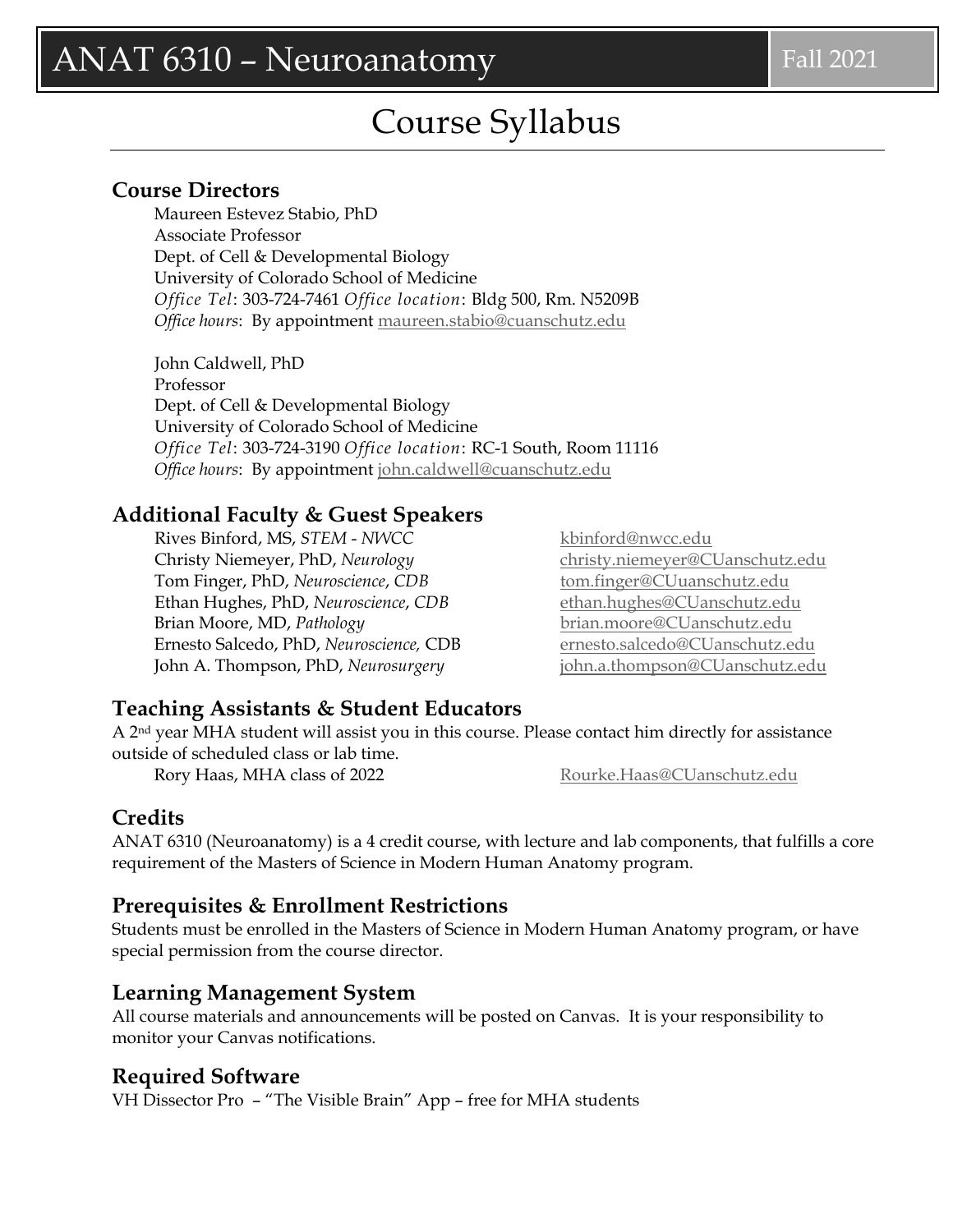# $ANAT 6310 - Neuroanatory$  Fall 2021

### **Recommended Textbook**

THIEME Atlas of Head, Neck and Neuroanatomy. 2nd Edition © 2016 by Thieme Medical Publishers, Inc. ISBN: 978-1-62623-120-7. A copy of this textbook is available for use in the MHA suite.

## **Free (or nearly free) Online Resources**

- *University of British Columbia Functional Neuroanatomy* <http://www.neuroanatomy.ca/>
- *The Neurosurgical Atlas* <https://www.neurosurgicalatlas.com/neuroanatomy>
- *Brain Facts* © 2018 Society for Neuroscience,<https://www.brainfacts.org/the-brain-facts-book>
- *Neuroscience Online* <http://nba.uth.tmc.edu/neuroscience/index.htm>
- *University of Washington Digital Brain Atlas* [http://www9.biostr.washington.edu/cgi](http://www9.biostr.washington.edu/cgi-bin/DA/PageMaster?atlas:Neuroanatomy+ffpathIndex:Splash%5ePage+2)[bin/DA/PageMaster?atlas:Neuroanatomy+ffpathIndex:Splash^Page+2](http://www9.biostr.washington.edu/cgi-bin/DA/PageMaster?atlas:Neuroanatomy+ffpathIndex:Splash%5ePage+2)
- *3D Brain for iTunes App,* <http://itunes.apple.com/us/app/3d-brain/id331399332?mt=8>
- *Brain Tutor HD* App, <https://itunes.apple.com/us/app/brain-tutor-hd/id392586830?ls=1&mt=8>

## **Course Format**

ANAT 6310 is a hybrid course with the following components:

- **Video "Micro-Lecture" Podcasts**: Each week you are required to watch 2-4 hours of prerecorded microlectures (5-20 minutes long each) chunked by topic. These videos will prepare you for In-Person Lab and must be viewed by the end of each Wednesday.
- **IN-PERSON Thursdays**: Every Thursday from 9am 10:50am will be an in-person session for review, practice questions, Q&A, guest speakers and/or Neuroscience in the News Presentations. Attendance is mandatory.
- **IN-PERSON Lab Fridays**: Every Friday afternoon from 1pm 2:50 pm will be a live inperson lab. These will be held in Ed2N-1107 OR Ed1, 5th Fl labs (badge access required).
- **On-Campus Exams:** Examinations will be held on campus in Ed2N-2201 Computer Labs (A,B,D,E) and administered via Canvas.

# **Course Description & Learning Objectives**

The purpose of this course is to provide you with a comprehensive overview of the field of neuroscience, with a focus on neuroanatomy. We will explore how the nervous system functions in health and disease. Learning will take place through lecture, laboratory, digital imaging tools, and clinical case studies. The course is organized into three units with learning objectives listed below, and in your course packette. **Please note: Learning objectives are a guide; they are not intended to restrict you from exploring and learning the material at a deeper intellectual level**.

- I. Unit I covers Lectures 1-15 and Labs 1-3. The major learning objectives are:
	- Describe the organization of the nervous system, anatomical terms and planes.
	- Explain the structure and function of neurons and glia.
	- Describe the anatomical and physiological properties that enable neurons to communicate with one another.
	- Describe the anatomy of the brain and identify the major external and internal structures, coverings, and fluids based on both 3D (gross tissue/models) and 2D (cross-sectional) images.
	- Differentiate different types of neuroimaging tools including CT and MRI (including T1, T2, T2-FLAIR, DTI and fMRI)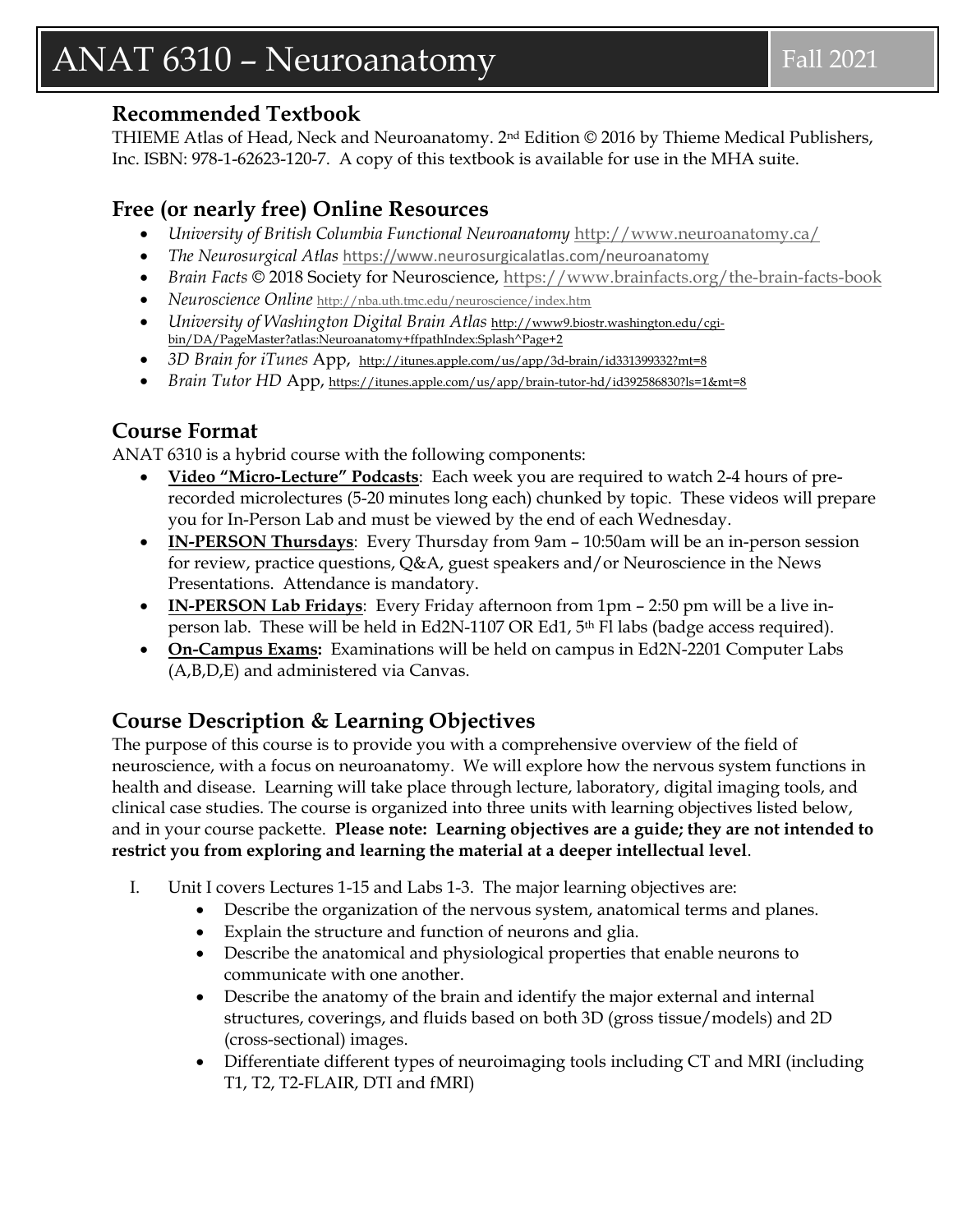# $\text{ANAT 6310 - Neuroanatory}$  Fall 2021

- II. Unit II covers Lectures 16-29 and Labs 4-8. The major learning objectives are:
	- Describe the anatomy of the spinal cord and brainstem both 3D (gross tissue/models) and 2D (cross-sectional) images.
	- Draw major ascending and descending spinal cord pathways and identify in crosssection the structures through which they pass at all levels of the CNS.
	- Define the name and function of the cranial nerves, describe their nuclei location and draw their pathways in the CNS.
	- Describe the neurobiology and pathways of the special senses.
	- Apply your knowledge of neuroanatomy to describe the cranial nerve exam and lesion localization.
- III. Unit III covers Lectures 30-45 and Labs 9-11. The major learning objectives are:
	- Compare and contrast the anatomy and function of the three major motor systems (Motor Cortex, Cerebellum, basal ganglia).
	- Describe the structure and function of the limbic system and autonomic system.
	- Describe the biological basis of learning, memory, emotion, sleep, & reward.
	- Describe the 8 categories of neuropathology (VITAMIN-C) with examples of each.
	- Identify major neurological disorders and mental health disorders, and describe their biological basis, methods of diagnosis, and in some cases, current mechanisms of treatment.
	- Apply your knowledge of neuroanatomy to describe advances in neurosurgery.

# **Grading Policy**

At the end of the course, a final letter grade will be assigned according to the MHA program scale. As per program policy, a minimum grade of B- is required for successful completion of the course.

|              |                  | $\Gamma$ . The state of $\Gamma$ is the state of $\Gamma$ is the state of $\Gamma$ is the state of $\Gamma$ |                 |
|--------------|------------------|-------------------------------------------------------------------------------------------------------------|-----------------|
|              |                  | A 93-100% B 83-86% C 73-76% D 63-66                                                                         |                 |
| A- 90-92%    | B- 80-82%        | $C-70-72\%$                                                                                                 | $D-60-62$       |
| $B+ 87-89\%$ | $C_{\pm}$ 77-79% | $D+ 67-69\%$                                                                                                | F 59% and below |

| Assessment                                                                                       | <b>Final Grade</b><br>Contribution $(\%)$ |
|--------------------------------------------------------------------------------------------------|-------------------------------------------|
| <b>Exam 1</b> (covers Lectures 1-15 $\&$ Labs 1-3)                                               | 30                                        |
| Exam 2 (covers Lectures $16-29$ & Labs $4-8$ )                                                   | 30                                        |
| Exam 3 (covers Lectures $30-45$ & Labs $9-11$ , & all disorders)                                 | 30                                        |
| Note: the basic science content of the final exam is not cumulative; However, all disorders are  |                                           |
| fair game. Moreover, any neuroanatomy from previous units that is critical to understanding      |                                           |
| the topics covered in this Unit may be required. For example, the cross-sectional anatomy of the |                                           |
| basal ganglia (from Unit I) is relevant for questions on Parkinson's disease (Unit III).         |                                           |
| Weekly Lab Prep: videos, modules, & quizzes to prepare for labs                                  |                                           |
| Presentation: "Neuroscience in the News"                                                         | 5                                         |
|                                                                                                  | $100\%$                                   |

#### **Makeups:**

Makeups for missing an exam will **NOT** be allowed except in the case of illness, funeral of family member, or a personal, catastrophic, or religious event (as defined by the University policies). A missed exam for any reason other than those listed above will be assigned a zero. A late "LAB PREP" assignment or "Neuroscience in the News" assignment for any reason other than the above listed will be automatically reduced by 10% points, with additional 10% points for each additional 24-hr day late.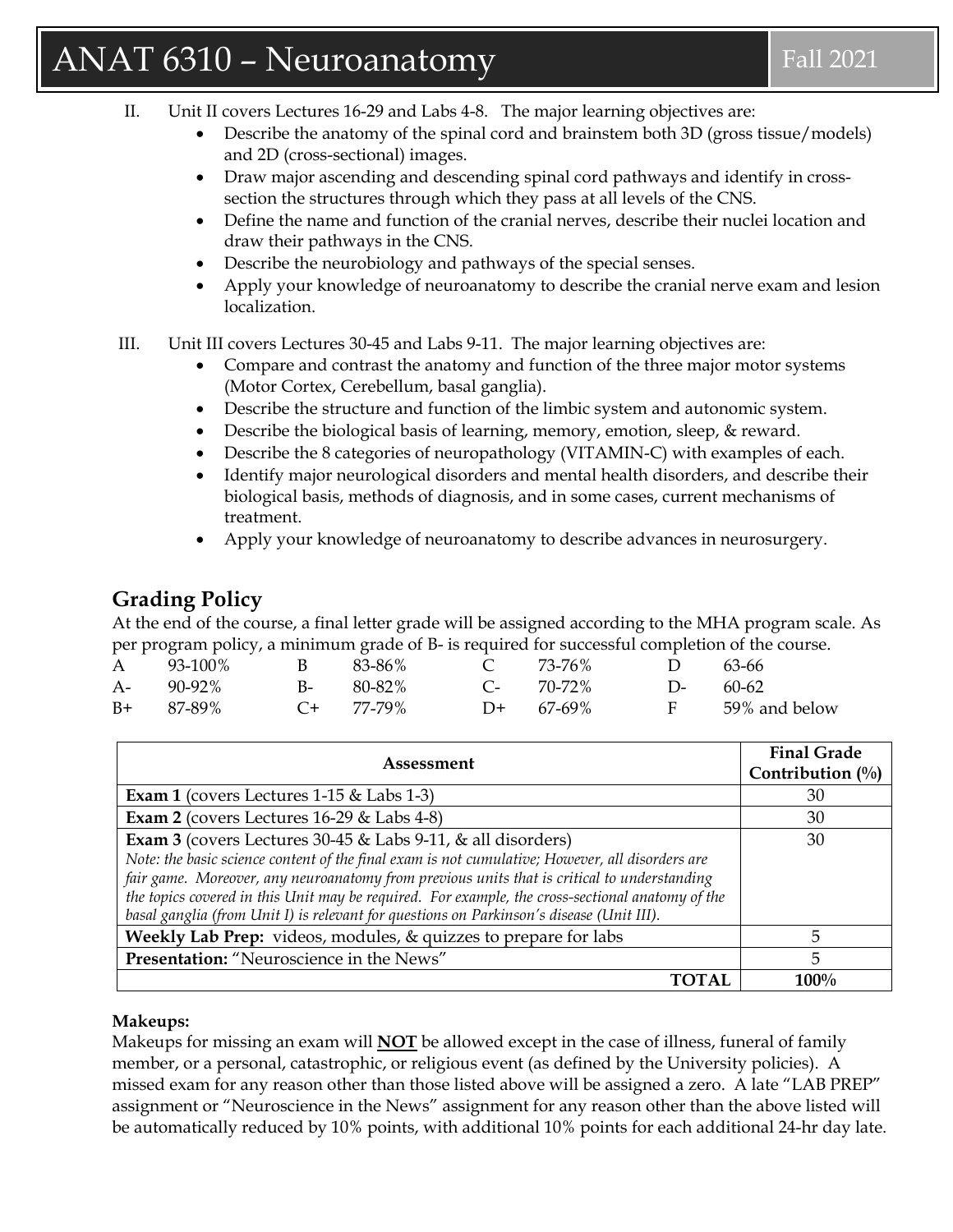#### **Exams (90% of grade):**

Exams will consist of multiple choice and short answer and will incorporate material from lecture and labs. There is not a separate practical exam for the labs. Lab material will be incorporated into the lecture exams in the form of diagrams, photographs, and pictures. Additional material from the textbooks that is not covered in class is helpful as a reference for learning but will not be tested. If a topic is listed as a learning objective, is covered in class or lab, and is included in the readings, then it will most likely be included on an exam.

#### **Practice Quizzes (not graded):**

One key to success in graduate school is to self-evaluate your own learning. To assist you in this, there will be weekly non-graded practice quizzes that test material from the previous week. Good scores on practice quizzes indicate high probability of success for the exam. Poor scores on practice quizzes indicate low probability of exam success. If a student consistently performs poorly on practice quizzes, an appointment with the instructor or TAs should be arranged to discuss study strategies.

#### **Lab Prep Assignments (5% of grade):**

These assignments will be posted on Canvas and are designed to prepare you for lab. They are due prior to lab.

#### **"Neuroscience in the News" (NIN) Presentation (5% of grade):**

Researchers continue to advance the field of neuroscience to further our understanding of how the nervous system functions and what happens when parts of this system fail. As these breakthroughs occur, science writers take primary science literature and compose news articles that enable the general public to understand these discoveries and their significance to society. In order to help you draw parallels between inside and outside the classroom, you will present to the class a news article (from the local news source or magazine, BBC, NPR, CNN, etc.) that reports a story involving some aspect of the nervous system related to health or disease. You will present as teams of 2. You can choose a topic covered in class or a topic related to the nervous system that will not be covered in class but is of interest to you. You must post on Canvas (under "Discussions") the title, link, and short description of your article one week BEFORE your designated presentation. The NIN presentation should be 15 minutes with an additional 5 minutes for questions and include the following:

- 1. What is the title of the article or news report? Where and when was it published? If you were to describe this article in a few words, what keywords or phrases would you use?
- 2. What is the major finding in the news story? Give a brief synopsis of the report and/or discovery.
- 3. What is the basic science underlying the finding? What part of the brain or nervous system involved? What is the pathway or mechanism? You may need to *teach* the class a new anatomical relationship and/or a neural pathway that was *not* covered in class. If the topic was already covered in class, then you should acknowledge when the topic was covered and *review* the information for the class. In addition, you must look up the **original research article** (NOT a review article) on pubmed.gov, read the article, and then use this article to describe the scientific aspects of the study in further detail than what was provided in the news report.
- 4. Identify and highlight one controversy or discussion question for the class associated with the science in your article. Lead a discussion based on your questions.
- 5. The presentation overall should be clear, prepared, and well-organized.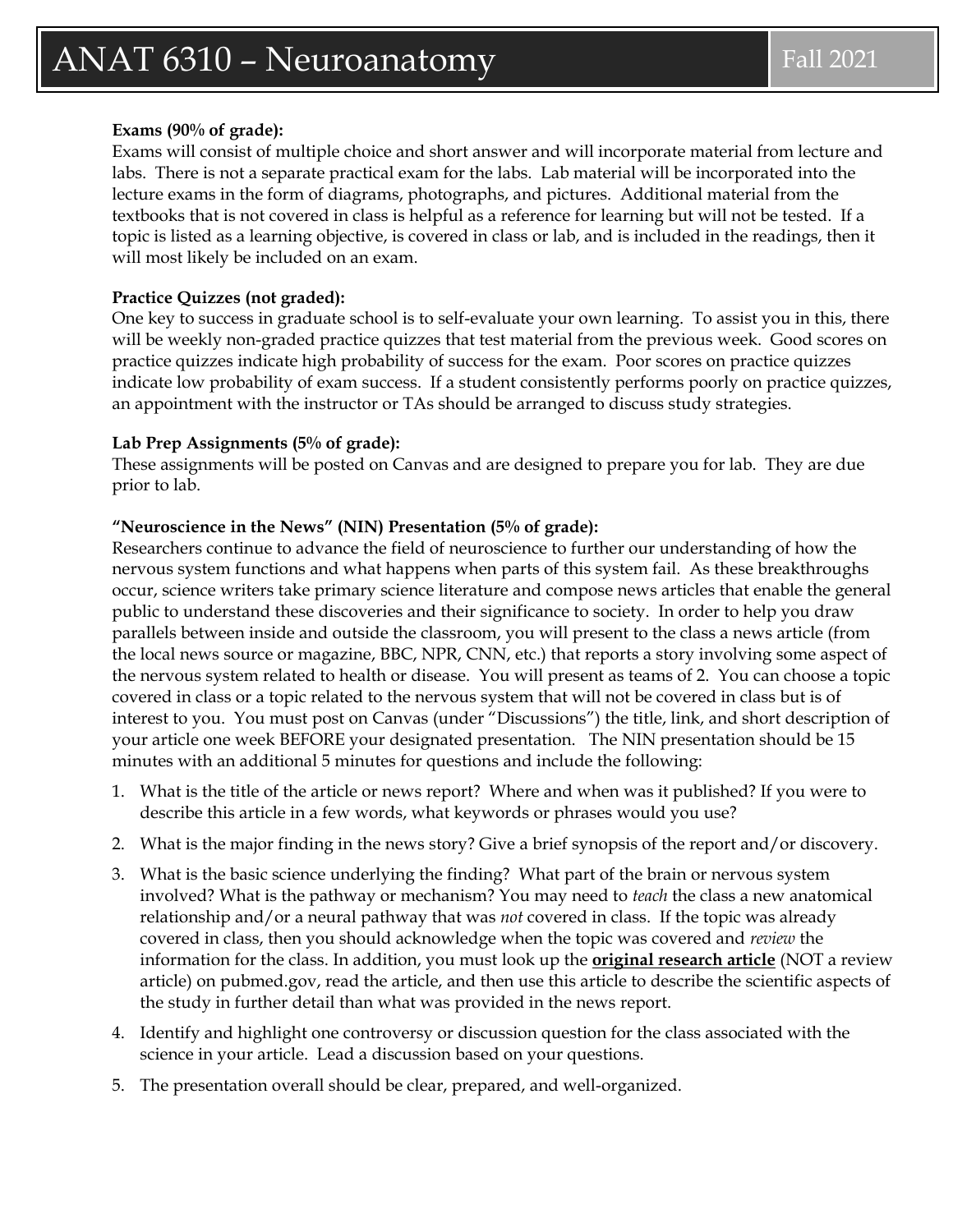## **"Neuroscience in the News" Grading Rubric (100 points total)**

*(Student = team)* 

#### **Part 1 (5 points) Title/Intro of News Article**

4 points: News Article Intro: Student mentions title (1 point), news source (1 point), the publication date (1 points) and pastes the URL (1 point) of the news article. 1 point: Student gives 2-3 keywords or phrases that describe the topic.

#### **Part 2 (15 points) Synopsis of News Article**

10 points: Student gives thorough and clear synopsis of the main points of the news story as it was presented to the public.

5 points: Student relates the topic back to information that was taught in class (reminding students when that material was taught and reviewing it). The student acknowledges if the material was not yet taught in class and teaches it new to the class.

#### **Part 3 (60 points) The Original Research and the Science Behind It**

4 points: Original Article Intro: Student has gone to [www.pubmed.gov](http://www.pubmed.gov/) and found the original article. Student mentions title (1 point), journal name (1 point), the publication date (1 points) and pastes the URL (1 point) of the original research article.

2 points: Student lists the scientists (1 point) and institutions (1 point) where the research was performed (note: this is not the author of the news article; this is where & by whom the research was done).

10 points: Student correctly identifies the *part of the brain or nervous system* involved in the article. 10 points: Student correctly describes the *mechanism involved.* This may include a description of a biochemical pathway, a reaction, or a physiological circuit. You will likely have to look up additional information for this section! Do your research! Teach the class!

10 points: Student presents relevant tables and/or figures from the original article that enhances our understanding of the research. The tables and/or figures are described clearly and succinctly. 4 points: References (including the figure #) are listed below any tables or figures that come straight from the original article.

10 points: Student critiques the original research article for strengths and weaknesses. Student is able to identify potential flaws or excellence in the experimental design and/or the way it was presented to the public.

10 points: Student demonstrates mastery of the article and the neuroscience material.

#### **Part 4: (10 points) Discussion**

5 points: Student identifies at least ONE discussion question related to the research. 5 points: Student stimulates class participation and discussion on the research.

#### **Part 5: (10 points) Overall preparedness**

2 points: Student submits the title and link of both the news article and the original research article to Canvas at least one week before the scheduled presentation. A succinct description is also included.

2 points: Student's PowerPoint presentation is well-organized and well-designed (order of slides is logical, text is not too small, figures are legible, etc.).

2 points: Student starts and finishes on time (and stays within the 15 minute time limit).

2 points: Student presents without reading verbatim from PowerPoint slides).

2 points: Student has good "Zoom presence" (professionally dressed, speaks clearly and loudly enough for the class to hear, smiles at the screen/camera to engage the class)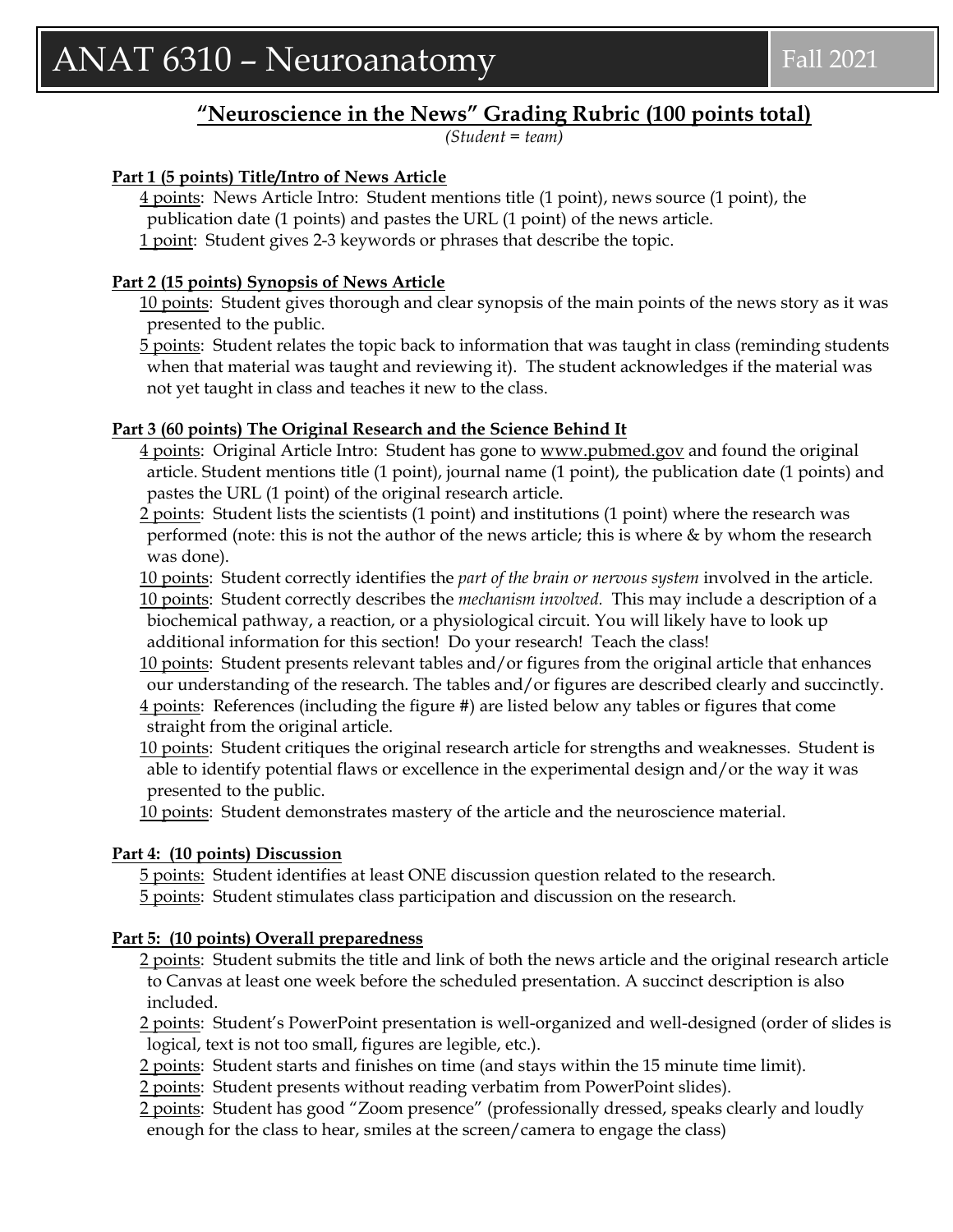# **Student Responsibilities & Expectations:**

- Attend class, labs, and examination days. In the case of an emergency or illness, please contact the instructor as soon as possible by email.
- Arrive on time. In exchange, the instructor will finish on time.
- Turn off/silence cell phones before class. Use phones only during the break.
- Stay curious and ask questions. If you do not understand something, it is likely that someone else in the class doesn't understand either. Help your classmates and ask!
- Pay attention. This class proceeds at a rapid pace. Study regularly. It is expected that you will do 1-2 hours of studying outside of class for every hour of lecture. Keep up with the material on a daily basis, take practice quizzes and attend review sessions.

# **Honor Code**

Students are expected act professionally in abidance with the Graduate School's Student Academic Honor & Conduct Code and the MHA Honor Code, as well as policies outlined in the MHA Student Handbook. Academic dishonesty, including cheating or sharing exam details will not be tolerated. In your laboratory sessions, you will have the opportunity to work with human cadavers and fixed brain tissue. Please adhere to all lab rules and guidelines. Furthermore, treat all cadavers and brain tissue with gentleness and respect.

# **Religious Accommodation Policy**

Students who anticipate the necessity of being absent from class due to the observation of major religious observance must provide advance notice to the Course Director in writing, by the end of the second week of class.

# **Disability Accommodation Policy**

Students with documented learning and/or physical disabilities should inform the Course Director as soon as possible to discuss and arrange for reasonable accommodations. All reasonable efforts will be made to accommodate students with regard to note taking, reading assignments, and test taking.

# **Equal Opportunity Policy**

It is the goal of the University to maintain a work and study environment free of discrimination on the basis of age, race, sex, gender, marital status, religion, national origin, veteran status, or disability. It is a goal of this course to maintain an environment of respect for all.

# **Recording Policy**

You are permitted to use tablets or laptop computers to take notes. In addition, you are permitted to video or audio record any or all lectures for the purpose of self-study. However, you are not permitted to use notes, tapes, or other recorded data for the purposes of sale or web distribution. Photos of donated human tissue may never be posted on social media.

# **Resolution of Conflicts Policy**

Good faith efforts will be made by students, faculty, and program and university administration to settle all appeals, complaints, and grievances on an informal basis. Such efforts include conferences between the persons directly involved and others who may help solve the problems. Formal conflict resolution policies are detailed in the policies and procedures of the Graduate School, University of Colorado Denver.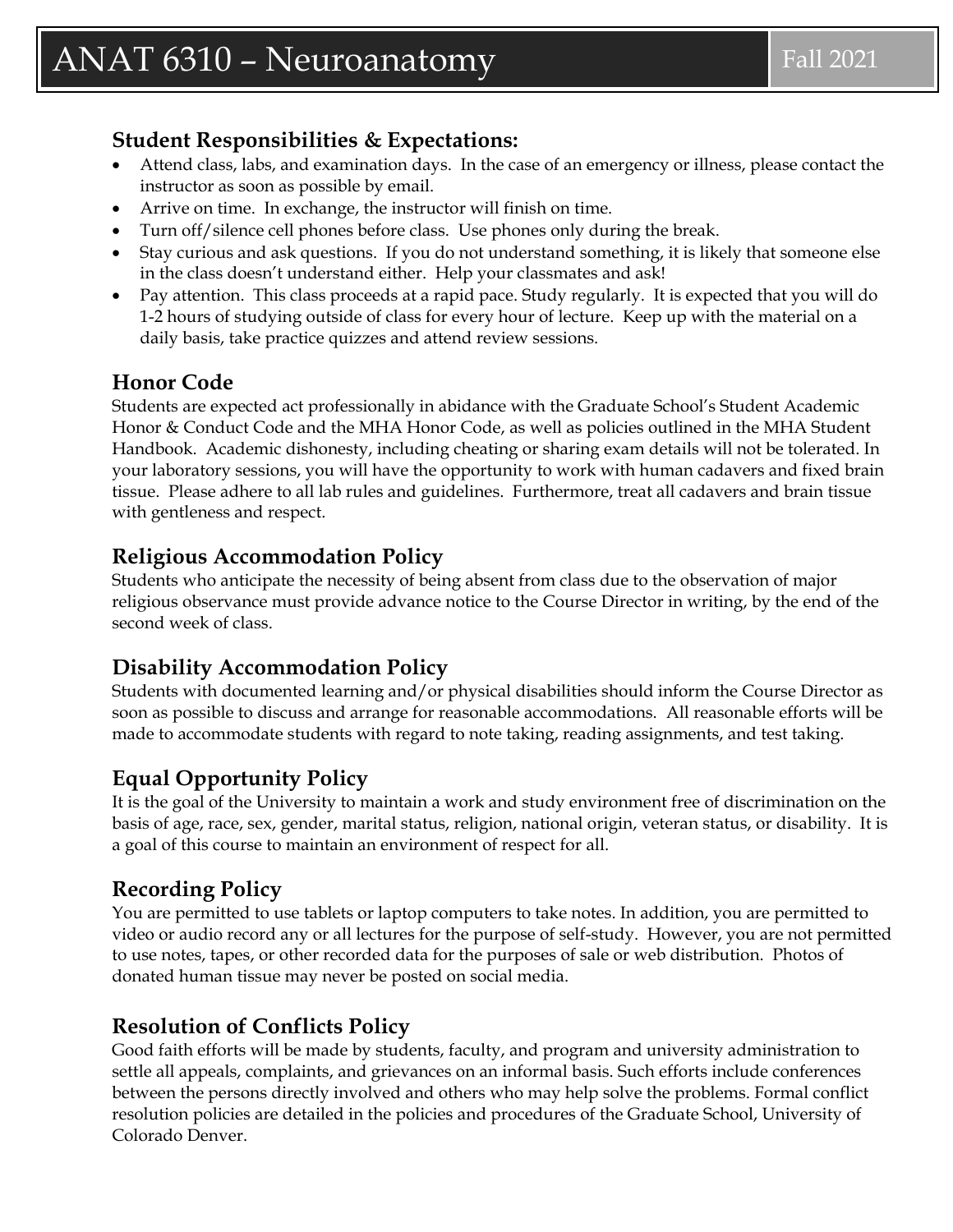# $\text{ANAT 6310 - Neuroanatory}$  Fall 2021

## **Withdrawal Policy**

Students may add/drop courses in UCDAccess until September 10, 2021. Discontinuing enrollment in this course after the add/drop date will result in a withdrawal, a "W" grade will be posted on the student's transcript for that course, and the student will pay tuition. A grade of "W" does not impact a student's grade point average. **Withdrawals from an ANAT course must be done on or before Friday, November 19th, 2021.**

# **Incomplete Policy**

Incomplete (I) grades are not granted for low academic performance. To be eligible for an "I" grade, you must:

- 1) Successfully complete a minimum of 75% of the course
- 2) Have a special circumstance(s) beyond your control that prevents you from attending class and/or completing coursework. Documentation is required.
- 3) Make arrangements to complete missing coursework with the original instructor
- 4) If the missing coursework is not completed within 1 year from the end of the semester in which the original course was scheduled, the "I" grade will convert to an "F" grade on your official transcript.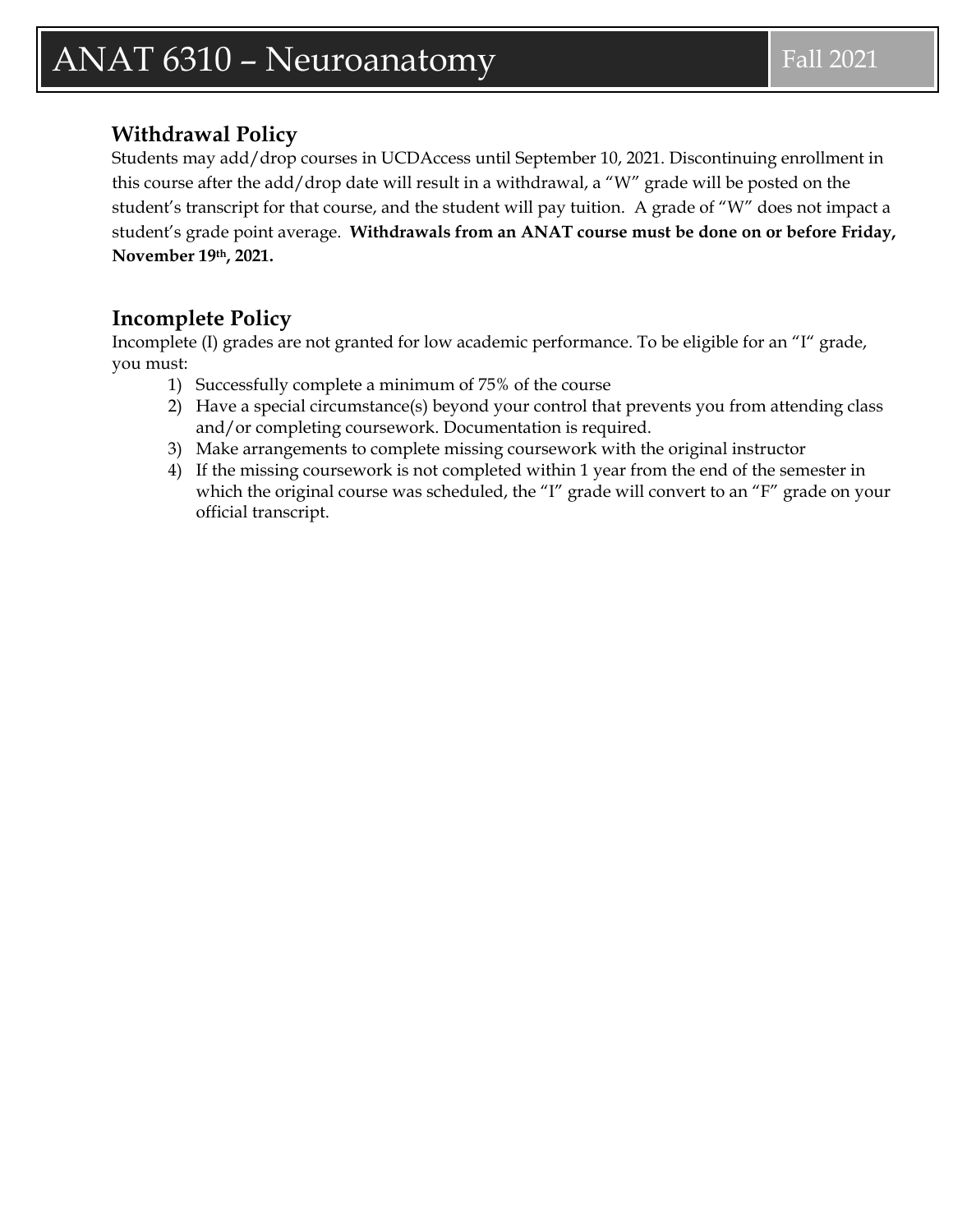| Black font is asynchrynous video lectures - students watch on their own time<br>Blue font is live on-campus lab/active learning - ATTENDANCE MANDATORY<br>Green font is live on campus special lectures, NIN or Review Q&A - ATTENDANCE MANDATORY<br>Yellow Highlight is exams - on campus computer labs - ATTENDANCE MANDATORY<br>*** Schedule and room location may change. Please check Canvas regularly for updates.***<br><b>UNIT I</b><br>#<br><b>TOPIC</b><br><b>WHO</b><br><b>WHERE</b><br><b>DATE</b><br><b>DAY</b><br><b>START</b><br><b>END</b><br>WEEK <sub>1</sub><br>11:00 AM<br>11:50 AM<br><b>Stabio</b><br><b>Tues</b><br>0<br><b>Course Info &amp; Orientation</b><br>Ed2N-1107<br>$31-Aug$<br>Stabio<br>podcast<br>1<br>Nervous System Overview<br>Watch these lectures by Thurs 9am<br>$\overline{2}$<br>Caldwell<br>podcast<br>Neurons<br>3<br><b>RMP</b><br>Stabio<br>podcast<br>9:00 AM<br>9:50 AM<br>Ed2N-1107<br>4<br>Glia<br><b>Hughes</b><br>Discussion on how to critically review<br>2-Sep Thurs<br><b>Caldwell</b><br>10:00 AM<br>10:50 AM<br>Ed2N-1107<br><b>R1</b><br>literature in prep for NIN<br>WEEK <sub>2</sub> |                                              |  |  |  |  |  |  |  |  |  |  |
|-------------------------------------------------------------------------------------------------------------------------------------------------------------------------------------------------------------------------------------------------------------------------------------------------------------------------------------------------------------------------------------------------------------------------------------------------------------------------------------------------------------------------------------------------------------------------------------------------------------------------------------------------------------------------------------------------------------------------------------------------------------------------------------------------------------------------------------------------------------------------------------------------------------------------------------------------------------------------------------------------------------------------------------------------------------------------------------------------------------------------------------------------------|----------------------------------------------|--|--|--|--|--|--|--|--|--|--|
|                                                                                                                                                                                                                                                                                                                                                                                                                                                                                                                                                                                                                                                                                                                                                                                                                                                                                                                                                                                                                                                                                                                                                       | SCHEDULE: ANAT 6310 - Neuroanatomy FALL 2021 |  |  |  |  |  |  |  |  |  |  |
|                                                                                                                                                                                                                                                                                                                                                                                                                                                                                                                                                                                                                                                                                                                                                                                                                                                                                                                                                                                                                                                                                                                                                       |                                              |  |  |  |  |  |  |  |  |  |  |
|                                                                                                                                                                                                                                                                                                                                                                                                                                                                                                                                                                                                                                                                                                                                                                                                                                                                                                                                                                                                                                                                                                                                                       |                                              |  |  |  |  |  |  |  |  |  |  |
|                                                                                                                                                                                                                                                                                                                                                                                                                                                                                                                                                                                                                                                                                                                                                                                                                                                                                                                                                                                                                                                                                                                                                       |                                              |  |  |  |  |  |  |  |  |  |  |
|                                                                                                                                                                                                                                                                                                                                                                                                                                                                                                                                                                                                                                                                                                                                                                                                                                                                                                                                                                                                                                                                                                                                                       |                                              |  |  |  |  |  |  |  |  |  |  |
|                                                                                                                                                                                                                                                                                                                                                                                                                                                                                                                                                                                                                                                                                                                                                                                                                                                                                                                                                                                                                                                                                                                                                       |                                              |  |  |  |  |  |  |  |  |  |  |
|                                                                                                                                                                                                                                                                                                                                                                                                                                                                                                                                                                                                                                                                                                                                                                                                                                                                                                                                                                                                                                                                                                                                                       |                                              |  |  |  |  |  |  |  |  |  |  |
|                                                                                                                                                                                                                                                                                                                                                                                                                                                                                                                                                                                                                                                                                                                                                                                                                                                                                                                                                                                                                                                                                                                                                       |                                              |  |  |  |  |  |  |  |  |  |  |
|                                                                                                                                                                                                                                                                                                                                                                                                                                                                                                                                                                                                                                                                                                                                                                                                                                                                                                                                                                                                                                                                                                                                                       |                                              |  |  |  |  |  |  |  |  |  |  |
|                                                                                                                                                                                                                                                                                                                                                                                                                                                                                                                                                                                                                                                                                                                                                                                                                                                                                                                                                                                                                                                                                                                                                       |                                              |  |  |  |  |  |  |  |  |  |  |
|                                                                                                                                                                                                                                                                                                                                                                                                                                                                                                                                                                                                                                                                                                                                                                                                                                                                                                                                                                                                                                                                                                                                                       |                                              |  |  |  |  |  |  |  |  |  |  |
|                                                                                                                                                                                                                                                                                                                                                                                                                                                                                                                                                                                                                                                                                                                                                                                                                                                                                                                                                                                                                                                                                                                                                       |                                              |  |  |  |  |  |  |  |  |  |  |
|                                                                                                                                                                                                                                                                                                                                                                                                                                                                                                                                                                                                                                                                                                                                                                                                                                                                                                                                                                                                                                                                                                                                                       |                                              |  |  |  |  |  |  |  |  |  |  |
|                                                                                                                                                                                                                                                                                                                                                                                                                                                                                                                                                                                                                                                                                                                                                                                                                                                                                                                                                                                                                                                                                                                                                       |                                              |  |  |  |  |  |  |  |  |  |  |
|                                                                                                                                                                                                                                                                                                                                                                                                                                                                                                                                                                                                                                                                                                                                                                                                                                                                                                                                                                                                                                                                                                                                                       |                                              |  |  |  |  |  |  |  |  |  |  |
|                                                                                                                                                                                                                                                                                                                                                                                                                                                                                                                                                                                                                                                                                                                                                                                                                                                                                                                                                                                                                                                                                                                                                       |                                              |  |  |  |  |  |  |  |  |  |  |
|                                                                                                                                                                                                                                                                                                                                                                                                                                                                                                                                                                                                                                                                                                                                                                                                                                                                                                                                                                                                                                                                                                                                                       |                                              |  |  |  |  |  |  |  |  |  |  |
| 5<br>Stabio<br><b>Action Potential</b><br>podcast                                                                                                                                                                                                                                                                                                                                                                                                                                                                                                                                                                                                                                                                                                                                                                                                                                                                                                                                                                                                                                                                                                     |                                              |  |  |  |  |  |  |  |  |  |  |
| 6<br>Synapse and Summation<br>Stabio<br>podcast<br>Watch these lectures by Thurs 9am                                                                                                                                                                                                                                                                                                                                                                                                                                                                                                                                                                                                                                                                                                                                                                                                                                                                                                                                                                                                                                                                  |                                              |  |  |  |  |  |  |  |  |  |  |
| $\overline{7}$<br>Caldwell<br>Neurotransmitters<br>podcast                                                                                                                                                                                                                                                                                                                                                                                                                                                                                                                                                                                                                                                                                                                                                                                                                                                                                                                                                                                                                                                                                            |                                              |  |  |  |  |  |  |  |  |  |  |
| 8<br>Caldwell<br>Receptors; Agonists/Antagonists<br>podcast                                                                                                                                                                                                                                                                                                                                                                                                                                                                                                                                                                                                                                                                                                                                                                                                                                                                                                                                                                                                                                                                                           |                                              |  |  |  |  |  |  |  |  |  |  |
| 9:00 AM<br>9:50 AM<br>NIN <sub>0</sub><br><b>Intro to VHD &amp; Sample NIN</b><br><b>Weinkle &amp; Stabio</b><br>Ed2N-1107<br>9-Sep Thurs                                                                                                                                                                                                                                                                                                                                                                                                                                                                                                                                                                                                                                                                                                                                                                                                                                                                                                                                                                                                             |                                              |  |  |  |  |  |  |  |  |  |  |
| <b>Review Q/A</b><br>10:00 AM<br>10:50 AM<br><b>R2</b><br><b>Stabio &amp; Haas</b><br>Ed2N-1107                                                                                                                                                                                                                                                                                                                                                                                                                                                                                                                                                                                                                                                                                                                                                                                                                                                                                                                                                                                                                                                       |                                              |  |  |  |  |  |  |  |  |  |  |
| WEEK <sub>3</sub>                                                                                                                                                                                                                                                                                                                                                                                                                                                                                                                                                                                                                                                                                                                                                                                                                                                                                                                                                                                                                                                                                                                                     |                                              |  |  |  |  |  |  |  |  |  |  |
| 9<br>Telencephalon<br>Stabio<br>podcast                                                                                                                                                                                                                                                                                                                                                                                                                                                                                                                                                                                                                                                                                                                                                                                                                                                                                                                                                                                                                                                                                                               |                                              |  |  |  |  |  |  |  |  |  |  |
| Diencephalon<br>Stabio<br>10<br>podcast<br>Watch these lectures by Thurs 9am                                                                                                                                                                                                                                                                                                                                                                                                                                                                                                                                                                                                                                                                                                                                                                                                                                                                                                                                                                                                                                                                          |                                              |  |  |  |  |  |  |  |  |  |  |
| $11\,$<br>Neurofluids: Meninges, Ventricles, CSF<br>Stabio<br>podcast                                                                                                                                                                                                                                                                                                                                                                                                                                                                                                                                                                                                                                                                                                                                                                                                                                                                                                                                                                                                                                                                                 |                                              |  |  |  |  |  |  |  |  |  |  |
| $\overline{12}$<br>Neurofluids: Blood & Stroke<br>Stabio<br>podcast                                                                                                                                                                                                                                                                                                                                                                                                                                                                                                                                                                                                                                                                                                                                                                                                                                                                                                                                                                                                                                                                                   |                                              |  |  |  |  |  |  |  |  |  |  |
| 9:50 AM<br><b>NIN Presentations</b><br><b>Caldwell</b><br>9:00 AM<br><b>NIN 1&amp;2</b><br>Ed2N-1107<br>16-Sep<br><b>Thurs</b>                                                                                                                                                                                                                                                                                                                                                                                                                                                                                                                                                                                                                                                                                                                                                                                                                                                                                                                                                                                                                        |                                              |  |  |  |  |  |  |  |  |  |  |
| 10:00 AM<br><b>Review Q/A</b><br><b>Caldwell &amp; Haas</b><br>Ed2N-1107<br>10:50 AM<br>R <sub>3</sub><br>Stabio, Salcedo,<br>Ed 1: 5th floor<br><b>Whole Brain ID &amp; Slicing (wet lab)</b><br><b>Caldwell, Finger &amp;</b><br>17-Sep<br>Fri<br>$1:00$ PM<br>3:00 PM<br>Lab 1<br>(Pre-lab due prior to lab)<br>cadaver labs<br><b>Haas</b>                                                                                                                                                                                                                                                                                                                                                                                                                                                                                                                                                                                                                                                                                                                                                                                                        |                                              |  |  |  |  |  |  |  |  |  |  |
|                                                                                                                                                                                                                                                                                                                                                                                                                                                                                                                                                                                                                                                                                                                                                                                                                                                                                                                                                                                                                                                                                                                                                       |                                              |  |  |  |  |  |  |  |  |  |  |
| WEEK4                                                                                                                                                                                                                                                                                                                                                                                                                                                                                                                                                                                                                                                                                                                                                                                                                                                                                                                                                                                                                                                                                                                                                 |                                              |  |  |  |  |  |  |  |  |  |  |
| 13<br>Neuroimaging: CT & MRI<br>Stabio<br>podcast<br>Watch these lectures by Friday 1pm                                                                                                                                                                                                                                                                                                                                                                                                                                                                                                                                                                                                                                                                                                                                                                                                                                                                                                                                                                                                                                                               |                                              |  |  |  |  |  |  |  |  |  |  |
| 14<br>Stabio<br>Neuroimaging: Forebrain in 2D & 3D<br>podcast                                                                                                                                                                                                                                                                                                                                                                                                                                                                                                                                                                                                                                                                                                                                                                                                                                                                                                                                                                                                                                                                                         |                                              |  |  |  |  |  |  |  |  |  |  |
| no review this week                                                                                                                                                                                                                                                                                                                                                                                                                                                                                                                                                                                                                                                                                                                                                                                                                                                                                                                                                                                                                                                                                                                                   |                                              |  |  |  |  |  |  |  |  |  |  |
| 1:00 PM<br><b>3D Brain Modeling (computer lab)</b><br>24-Sep<br>Fri<br>3:00 PM<br>Lab <sub>2</sub><br><b>Stabio &amp; Haas</b><br>Ed2N-1107                                                                                                                                                                                                                                                                                                                                                                                                                                                                                                                                                                                                                                                                                                                                                                                                                                                                                                                                                                                                           |                                              |  |  |  |  |  |  |  |  |  |  |
|                                                                                                                                                                                                                                                                                                                                                                                                                                                                                                                                                                                                                                                                                                                                                                                                                                                                                                                                                                                                                                                                                                                                                       |                                              |  |  |  |  |  |  |  |  |  |  |
| WEEK <sub>5</sub>                                                                                                                                                                                                                                                                                                                                                                                                                                                                                                                                                                                                                                                                                                                                                                                                                                                                                                                                                                                                                                                                                                                                     |                                              |  |  |  |  |  |  |  |  |  |  |
| Watch this lectures by Thurs 9am I<br>15<br>Neuroimaging: fMRI & DTI<br>Stabio<br>podcast                                                                                                                                                                                                                                                                                                                                                                                                                                                                                                                                                                                                                                                                                                                                                                                                                                                                                                                                                                                                                                                             |                                              |  |  |  |  |  |  |  |  |  |  |
| <b>NIN Presentations</b><br>9:00 AM<br><b>NIN 3&amp;4</b><br><b>Caldwell</b><br>Ed2N-1107<br>9:50 AM                                                                                                                                                                                                                                                                                                                                                                                                                                                                                                                                                                                                                                                                                                                                                                                                                                                                                                                                                                                                                                                  |                                              |  |  |  |  |  |  |  |  |  |  |
| <b>Thurs</b><br>30-Sep<br><b>Review Q/A</b><br><b>Caldwell &amp; Haas</b><br>10:00 AM<br>10:50 AM<br>R4<br>Ed2N-1107                                                                                                                                                                                                                                                                                                                                                                                                                                                                                                                                                                                                                                                                                                                                                                                                                                                                                                                                                                                                                                  |                                              |  |  |  |  |  |  |  |  |  |  |
| Stabio, Salcedo,<br><b>White Matter Tractography (wet lab</b><br><b>Finger, Caldwell &amp;</b><br>1-Oct<br>Fri<br>$1:00$ PM<br>3:00 PM<br>Lab <sub>3</sub><br>Ed2N-1107<br>dissection & computer lab)<br>(Pre-lab due prior to lab)<br><b>Haas</b>                                                                                                                                                                                                                                                                                                                                                                                                                                                                                                                                                                                                                                                                                                                                                                                                                                                                                                    |                                              |  |  |  |  |  |  |  |  |  |  |
|                                                                                                                                                                                                                                                                                                                                                                                                                                                                                                                                                                                                                                                                                                                                                                                                                                                                                                                                                                                                                                                                                                                                                       |                                              |  |  |  |  |  |  |  |  |  |  |
| WEEK <sub>6</sub>                                                                                                                                                                                                                                                                                                                                                                                                                                                                                                                                                                                                                                                                                                                                                                                                                                                                                                                                                                                                                                                                                                                                     |                                              |  |  |  |  |  |  |  |  |  |  |
| 5-Oct TUES<br>Exam 1<br>Exam 1 covers Lects 1-15 & Labs 1-3<br>$9:00$ AM<br>11:00 AM<br><b>Proctors</b><br><b>Ed2N 2201 ABDE</b>                                                                                                                                                                                                                                                                                                                                                                                                                                                                                                                                                                                                                                                                                                                                                                                                                                                                                                                                                                                                                      |                                              |  |  |  |  |  |  |  |  |  |  |
|                                                                                                                                                                                                                                                                                                                                                                                                                                                                                                                                                                                                                                                                                                                                                                                                                                                                                                                                                                                                                                                                                                                                                       |                                              |  |  |  |  |  |  |  |  |  |  |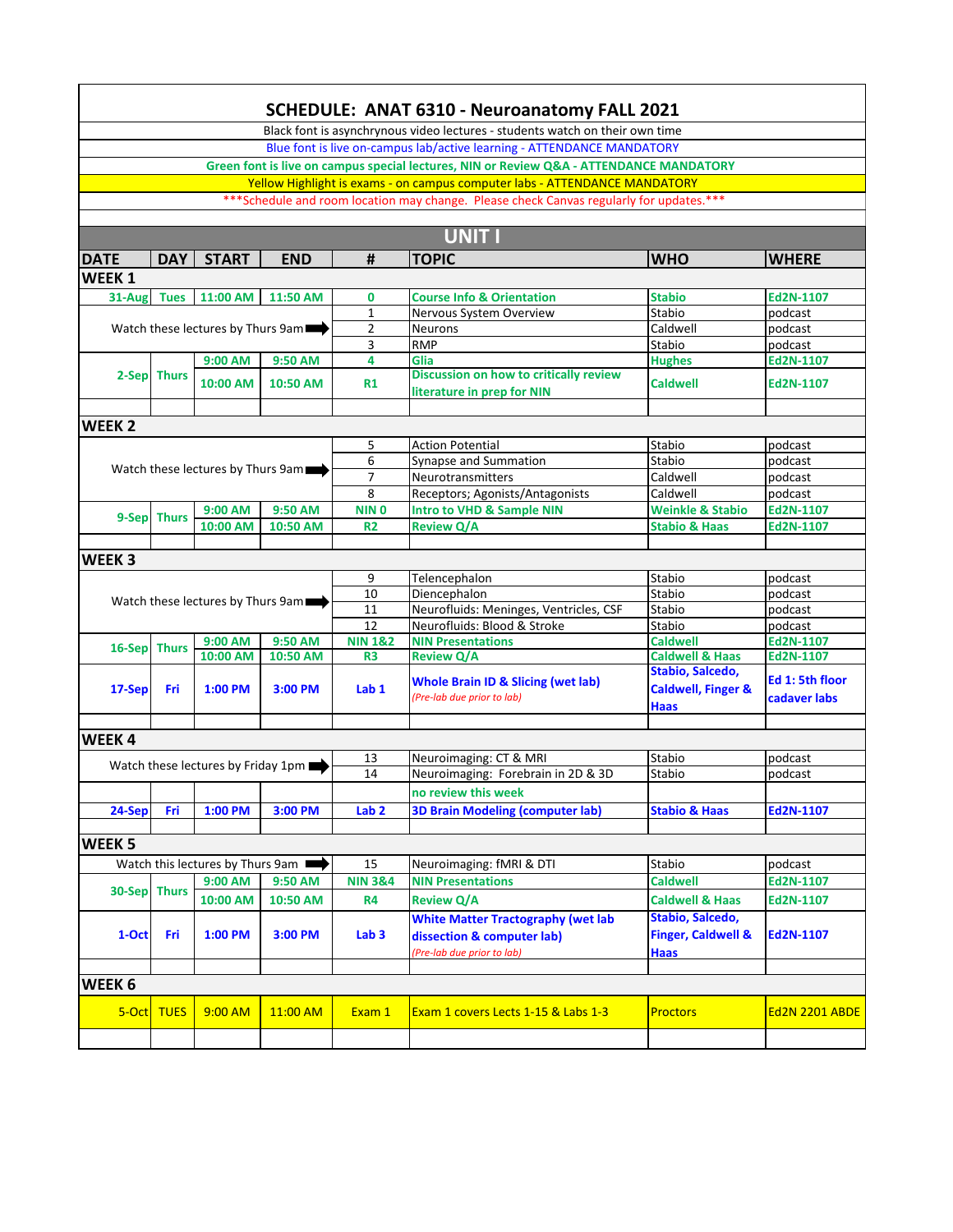| <b>UNIT II</b>                    |                                                         |                                   |                                   |                                                           |                                              |                               |                       |  |  |
|-----------------------------------|---------------------------------------------------------|-----------------------------------|-----------------------------------|-----------------------------------------------------------|----------------------------------------------|-------------------------------|-----------------------|--|--|
| <b>DATE</b>                       | <b>DAY</b>                                              | <b>START</b>                      | <b>END</b>                        | #                                                         | <b>TOPIC</b>                                 | <b>WHO</b>                    | <b>WHERE</b>          |  |  |
| <b>WEEK 6 - Continued</b>         |                                                         |                                   |                                   |                                                           |                                              |                               |                       |  |  |
| Watch these lectures by Thurs 9am |                                                         | 16                                | <b>Brainstem</b>                  | Stabio                                                    | podcast                                      |                               |                       |  |  |
|                                   |                                                         |                                   |                                   | 17                                                        | Spinal Cord                                  | Stabio                        | podcast               |  |  |
|                                   |                                                         | 9:00 AM                           | 9:50 AM                           | <b>NIN 5&amp;6</b>                                        | <b>NIN Presentations</b>                     | <b>Caldwell</b>               | Ed2N-1107             |  |  |
|                                   | 7-Oct Thurs                                             | 10:00 AM                          | 10:50 AM                          | R <sub>5</sub>                                            | <b>Review Q/A</b>                            | <b>Caldwell &amp; Haas</b>    | Ed2N-1107             |  |  |
|                                   |                                                         |                                   |                                   |                                                           |                                              | Stabio, Salcedo,              |                       |  |  |
| 8-Oct                             | Fri                                                     | $1:00$ PM                         | 3:00 PM                           | Lab <sub>4</sub>                                          | <b>Spinal Cord &amp; Brainstem (wet lab)</b> | <b>Finger, Caldwell &amp;</b> | Ed 1: 5th floor       |  |  |
|                                   |                                                         |                                   |                                   |                                                           | (Pre-lab due prior to lab)                   | Haas                          | cadaver labs          |  |  |
|                                   |                                                         |                                   |                                   |                                                           |                                              |                               |                       |  |  |
|                                   |                                                         |                                   |                                   |                                                           |                                              |                               |                       |  |  |
| WEEK <sub>7</sub>                 |                                                         |                                   |                                   |                                                           |                                              |                               |                       |  |  |
|                                   |                                                         |                                   |                                   | 18                                                        | Motor Command Pathway (Corticospinal)        | Stabio                        | podcast               |  |  |
|                                   |                                                         | Watch these lectures by Thurs 9am |                                   | 19                                                        | Fine Touch Pathway (DCML)                    | Stabio                        | podcast               |  |  |
|                                   |                                                         |                                   |                                   | 20                                                        | Pain & Temp Pathway (anterolateral)          | Stabio                        | podcast               |  |  |
|                                   | 14-Oct Thurs                                            | 9:00 AM                           | 9:50 AM                           | <b>NIN 7&amp;8</b>                                        | <b>NIN Presentations</b>                     | <b>Caldwell</b>               | Ed2N-1107             |  |  |
|                                   |                                                         | 10:00 AM                          | 10:50 AM                          | <b>R6</b>                                                 | <b>Review Q/A</b>                            | <b>Caldwell &amp; Haas</b>    | Ed2N-1107             |  |  |
| <b>15-Oct</b>                     | Fri                                                     | 1:00 PM                           | 3:00 PM                           | Lab <sub>5</sub>                                          | <b>Case Studies: Spinal Cord Lesions</b>     | <b>Stabio &amp; Haas</b>      | Ed2N-1107             |  |  |
|                                   |                                                         |                                   |                                   |                                                           |                                              |                               |                       |  |  |
|                                   |                                                         |                                   |                                   |                                                           |                                              |                               |                       |  |  |
| <b>WEEK 8</b>                     |                                                         |                                   |                                   |                                                           |                                              |                               |                       |  |  |
|                                   |                                                         |                                   |                                   | 21                                                        | <b>Cranial Nerve Intro</b>                   | Stabio                        | podcast               |  |  |
|                                   | Watch these lectures by Thurs 9am                       |                                   |                                   | 22                                                        | Cranial Nerve Nuclei                         | Stabio                        | podcast               |  |  |
|                                   |                                                         |                                   |                                   | $\overline{23}$                                           | <b>Cranial Nerve Pathways</b>                | Stabio                        | podcast               |  |  |
|                                   | 21-Oct Thurs                                            | 9:00 AM                           | 9:50 AM                           | <b>NIN 9&amp;10</b>                                       | <b>NIN Presentations</b>                     | <b>Caldwell</b>               | Ed2N-1107             |  |  |
|                                   |                                                         | 10:00 AM                          | 10:50 AM                          | <b>R7</b>                                                 | <b>Review Q/A &amp; CNs</b>                  | <b>Stabio &amp; Haas</b>      | Ed2N-1107             |  |  |
| <b>22-Oct</b>                     | Fri                                                     | 1:00 PM                           | 3:00 PM                           | Lab <sub>6</sub>                                          | <b>The Cranial Nerve Exam</b>                | <b>Stabio &amp; Haas</b>      | Ed2N-1107             |  |  |
|                                   |                                                         |                                   |                                   |                                                           |                                              |                               |                       |  |  |
| WEEK <sub>9</sub>                 |                                                         |                                   |                                   |                                                           |                                              |                               |                       |  |  |
|                                   |                                                         |                                   |                                   |                                                           |                                              |                               |                       |  |  |
|                                   | Watch these lectures by Thurs 9am<br>9:50 AM<br>9:00 AM |                                   | 24<br>$\overline{25}$             | Special Senses: Visual System                             | Stabio<br>Stabio                             | podcast                       |                       |  |  |
|                                   |                                                         |                                   | <b>NIN 11&amp;12</b>              | Special Senses: Visual System<br><b>NIN Presentations</b> | <b>Caldwell</b>                              | podcast<br>Ed2N-1107          |                       |  |  |
|                                   | 28-Oct Thurs                                            | 10:00 AM                          | 10:50 AM                          | R <sub>8</sub>                                            | <b>Review Q/A</b>                            | <b>Caldwell &amp; Haas</b>    | Ed2N-1107             |  |  |
| <b>29-Oct</b>                     | Fri                                                     | 1:00 PM                           | 3:00 PM                           | Lab <sub>7</sub>                                          | <b>Case Studies: Brainstem Lesions</b>       | <b>Stabio &amp; Haas</b>      | Ed2N-1107             |  |  |
|                                   |                                                         |                                   |                                   |                                                           |                                              |                               |                       |  |  |
|                                   |                                                         |                                   |                                   |                                                           |                                              |                               |                       |  |  |
| <b>WEEK 10</b>                    |                                                         |                                   |                                   |                                                           |                                              |                               |                       |  |  |
|                                   |                                                         |                                   |                                   | 26                                                        | Special Senses: Auditory System              | Shearer                       |                       |  |  |
|                                   |                                                         |                                   | Watch these lectures by Thurs 9am | 27                                                        | Special Senses: Vestibular System            | Caldwell                      |                       |  |  |
|                                   |                                                         | 9:00 AM                           | 9:50 AM                           | 28                                                        | <b>Special Senses: Olfactory System</b>      | <b>Finger</b>                 | Ed2N-1107             |  |  |
| 4-Nov                             | <b>Thurs</b>                                            | 10:00 AM                          | 10:50 AM                          | 29                                                        | <b>Special Senses: Gustatory System</b>      | <b>Finger</b>                 | Ed2N-1107             |  |  |
| 5-Nov                             | Fri                                                     | 1:00 PM                           | 3:00 PM                           | Lab <sub>8</sub>                                          | <b>Case Studies: Special Senses</b>          | <b>Stabio &amp; Haas</b>      | Ed2N-1107             |  |  |
|                                   |                                                         |                                   |                                   |                                                           |                                              |                               |                       |  |  |
|                                   |                                                         |                                   |                                   |                                                           |                                              |                               |                       |  |  |
| <b>WEEK 11</b>                    |                                                         |                                   |                                   |                                                           |                                              |                               |                       |  |  |
| 9-Nov                             | <b>Tue</b>                                              | 9:00 AM                           | 11:00 AM                          | Exam 2                                                    | Exam 2 covers Lects 16-29 & Labs 4-8         | <b>Proctors</b>               | <b>Ed2N 2201 ABDE</b> |  |  |
|                                   |                                                         |                                   |                                   |                                                           |                                              |                               |                       |  |  |
|                                   |                                                         |                                   |                                   |                                                           |                                              |                               |                       |  |  |